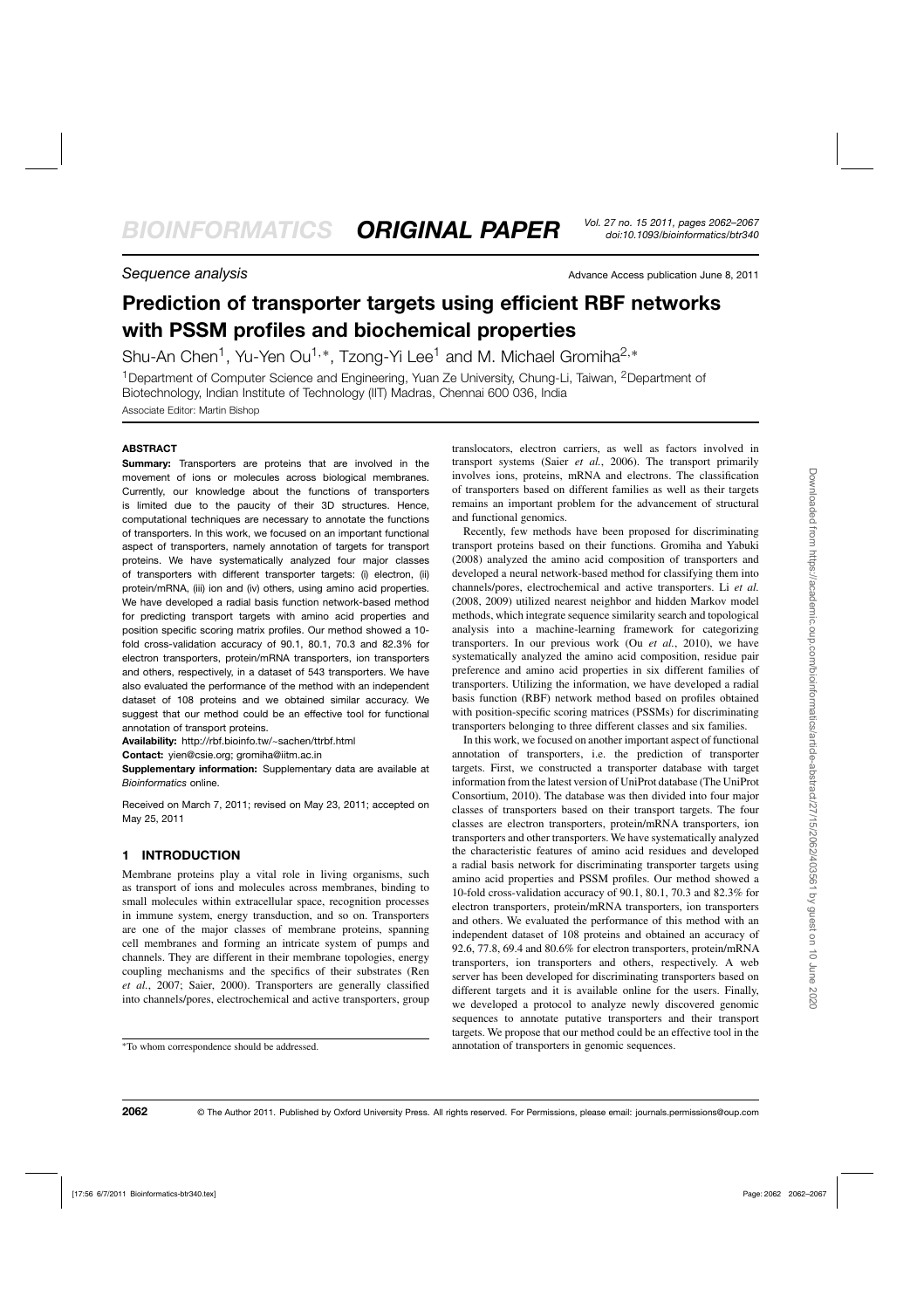# **2 METHODS**

### **2.1 Dataset**

We constructed a dataset of 2452 transporters, which are known at protein level and clear target annotation in the UniProt database (The UniProt Consortium, 2010). Using BLAST (Altschul *et al.*, 1997), we removed the sequences that have more than 20% identity. The final dataset contains 651 transporters with 98 electron transporters, 266 protein/mRNA transporters, 200 ion (ammonia, calcium, hydrogen ion, chloride, potassium, sodium, phosphate, sulfate, cobalt, nickel, copper, iron and neurotransmitter) transporters and 87 other transporters.

From the dataset, we have randomly selected 17 electron, 44 protein/mRNA, 33 ion and 14 other transporters for independent tests. The remaining data were used for 10-fold cross-validation. The detailed statistics of the dataset is listed in Supplementary Table S1. The overlap with the data available in Transport Classification Database is given in Supplementary Table S2.

#### **2.2 Design of the RBF networks**

We have employed the QuickRBF package (Ou, 2005) to construct RBFN classifiers in this work. The architecture of RBF network is shown in Figure 1. As presented in Figure 1, a general RBFN consists of three layers, namely the input layer, the hidden layer and the output layer. The input layer broadcasts the coordinates of the input vector to each of the nodes in the hidden layer. Each node in the hidden layer then produces an activation based on the associated radial basis kernel function. Finally, each node in the output layer computes a linear combination of the activations of the hidden nodes. The general mathematical form of the output nodes in RBFN is as follows:

$$
c_j(x) = \sum_{i=1}^{k} w_{ji} \phi(||x - \mu_i||; \sigma_i);
$$
 (1)

where  $c_j(x)$  denotes the function corresponding to the *j*-th output node and it is a linear combination of *k* RBFs  $\phi$ () with center  $\mu_i$  and bandwidth  $\sigma_i$ . Also, *Wji* denotes the weight associated with the correlation between the *j*-th output node and the *i*-th hidden node.

A fixed bandwidth of 5 for each kernel function is employed in the network. We have carried out the computation with different bandwidths 1, 5, 10 and 20, and we obtained similar results. In addition, we used all training data as centers. Then, the RBFN classifier identifies four types of transporters based on the output function value. More details about network structure and design have been explained in our earlier article (Ou *et al.*, 2005).



**Fig. 1.** The architecture of RBF network. The input, hidden and output layers are shown with associated weights.

Classification based on RBF networks has several applications in bioinformatics. It has been widely used to predict the cleavage sites in proteins (Yang and Thomson, 2005), interresidue contacts (Zhang and Huang, 2004), protein disorder (Su *et al.*, 2006) and the discrimination of β-barrel membrane proteins (Ou *et al.*, 2008).

#### **2.3 Compositions of amino acids and amino acid pairs**

We used *n* vectors  $\{x_i, i = 1, ..., n\}$ , to represent all *n* proteins in the training data. Each vector was labeled to show the protein groups (e.g. electrochemical transporters or active transporters). The vector *xi* has 20 elements for the composition of amino acids, and 400 elements for the composition of amino acid pairs. The 20 elements show the number of occurrences of 20 amino acids normalized with total number of residues in a protein, and the 400 elements show the number of occurrences of those 400 amino acid pairs normalized with the total number of residues in a protein. Further, we have used the combinations of amino acid and residue pair compositions with 420 elements in each vector.

# **2.4 PSSM profiles**

From the structural point of view, several amino acid residues could be mutated without altering the structure of the protein, making it possible that two proteins could share similar structures with different amino acid compositions. Hence, we have adopted the PSSM profiles, which have been widely used in protein secondary structure prediction, subcellular localization and other bioinformatics problems with notable improvement (Jones, 1999; Ou *et al.*, 2008; Xie *et al.*, 2005). The PSSM profiles were obtained with PSI-BLAST and the non-redundant (NR) protein database.

In the classification of transport proteins, we used PSSM profiles to generate 400 dimension ( $20 \times 20$  residue pairs) input vectors as input features by summing up each row of same amino acid in the PSSM profiles and the variable is denoted as 'x'. Supplementary Figure S1 shows the details of generating the 400D (dimension) PSSM features from original PSSM profiles. Every element of 400D input vector was divided by the length of the sequence and then be scaled by  $\frac{1}{1+e^{-x}}$  for normalizing the values between 0 and 1.

# **2.5 Biochemical properties**

To enhance prediction performance, we included the properties of amino acid residues as new features. In this study, we analyzed the composition of 20 amino acids, the composition of 400 amino acid pairs and 544 the biochemical properties in the AAindex database (Kawashima *et al.*, 2008).

We divided the amino acid sequences of each protein into four equal parts, and computed average value of biochemical properties for each part. Then, we calculated the *F*-score for four parts individually using Equation (1) and obtained the average. The properties were ranked with the average of four *F*-score values.

We added these topmost ranking biochemical properties one by one to the PSSM feature sets according to their *F*-score value, and kept the property in the feature set if it improved the performance via 10-fold cross-validation. The *F*-score of the *i*-th feature is defined as:

$$
F\text{-score}(i) = \frac{\left(\overline{x}_i^{(+)} - \overline{x}_i\right)^2 + \left(\overline{x}_i^{(-)} - \overline{x}_i\right)^2}{\frac{1}{n^+ - 1} \sum_{k=1}^{n^+} \left(x_{k,i}^{(+)} - \overline{x}_i^{(+)}\right)^2 + \frac{1}{n^- - 1} \sum_{k=1}^{n^-} \left(x_{k,i}^{(-)} - \overline{x}_i^{(-)}\right)^2}
$$
(2)

where  $\bar{x}_i$ ,  $\bar{x}_i^{(+)}$  and  $\bar{x}_i^{(-)}$  are the average of the *i*-th feature of the whole, positive and negative datasets, respectively;  $n^+$  is the number of positive dataset and  $n^-$  is the number of negative dataset;  $x_{k,i}^{(+)}$  is the *i*-th feature of the *k*-th positive instance, and  $x_{k,i}^{(-)}$  is the *i*-th feature of the *k*-th negative instance (Chen and Lin, 2006). For each classification, specific target (e.g. electron transport) is treated as positive dataset and rest of them (protein/mRNA, ion and others) constitute negative dataset. It may be noted that the properties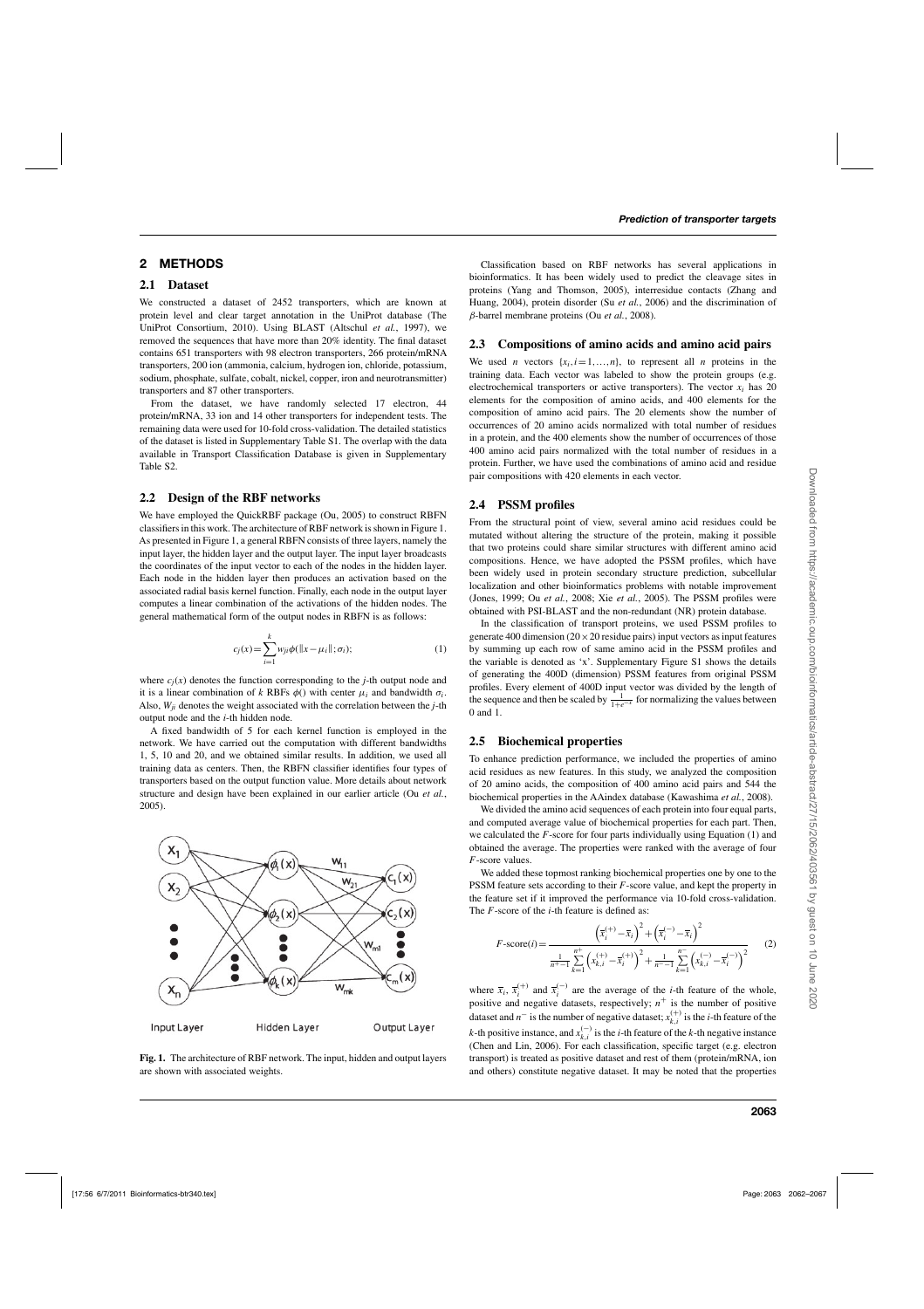

**Fig. 2.** (**a**) Amino acid composition in four classes of transporters; (**b**) variance of 20 amino acid residues among four classes of transporters, electron, protein/mRNA, ion and others.

are selected with 'best fit' for 10-fold cross-validation. However, we have also evaluated the method using an independent dataset of 108 transporters, which verifies the reliability of results.

#### **2.6 Assessment of predictive ability**

The prediction performance was examined by 10-fold cross-validation test, in which the four types of proteins were randomly divided into 10 subsets of approximately equal size. We trained the data with nine subsets and the remaining set was used to test the performance of the method. This process was repeated 10 times so that every subset had been used as the test data once.

We used sensitivity, specificity, accuracy and Matthew's correlation coefficient (MCC) to measure the prediction performance. TP, FP, TN, FN are true positives, false positives, true negatives and false negatives, respectively.

$$
Sensitivity = \frac{TP}{TP + FN}
$$
 (3)

$$
Specificity = \frac{TN}{TN + FP}
$$
 (4)

$$
Accuracy = \frac{TP + TN}{TP + FP + TN + FN}
$$
 (5)

$$
MCC = \frac{TP \times TN - FP \times FN}{\sqrt{(TP + FP)(TP + FN)(TN + FP)(TN + FN)}}
$$
(6)

# **3 RESULTS**

#### **3.1 Amino acid composition in various classes of transporters**

Figure 2 shows the computed composition of amino acids and their variance in four types of transporters. Figure 2a showed that the composition of Gln, Ser and Trp in electron transporters was notably different from that of other classes. The variance of 20 amino acid residues between four classes can be seen in Figure 2b. The residues Glu, Gly, Lys, Gln, Ser and Ala had a variance higher than 0.5. Interestingly, the variance of these residues was different from other classes and due mainly to the composition of the residues in protein/mRNA transporters.

#### **3.2 Dipeptide composition preference in various classes of transporters**

We computed the residue pair preference (dipeptide composition) for all 400 possible residue pairs in electron transporters, protein/mRNA

**Table 1.** Features used for classifying transporters

|                        | Properties                        |  |  |  |  |  |  |
|------------------------|-----------------------------------|--|--|--|--|--|--|
| Electron transport     | 0, W, S, N, D, Y, V               |  |  |  |  |  |  |
| Protein/mRNA transport | O, E, K                           |  |  |  |  |  |  |
| Ion transport          | B-factors for amino acid residues |  |  |  |  |  |  |
| <b>Others</b>          | AG, EE, GA                        |  |  |  |  |  |  |
|                        |                                   |  |  |  |  |  |  |

transporters, ion transporters and others. Based on the dipeptide composition, we computed the variance, and the residue pairs that have the topmost variances are listed in Supplementary Table S3. The residue pairs, GL, VF, LG and GA showed a variance greater than 0.03; and the residue pair with Gly showed the highest variance among the four classes of transporters.

# **3.3 Amino acid properties with high F-score for four classes of transporters**

We computed the *F*-score for the composition of 20 amino acids, 400 amino acid pair compositions and 544 biochemical properties in the AAindex database (Kawashima *et al.*, 2008). The properties with topmost scores are given in Supplementary Table S4. These properties were added to PSSM profiles and their influence was examined with the ability of improving the accuracy of discrimination. The features selected for the classification of each transporter (electron, protein/mRNA, ion and others) are presented in Table 1. Interestingly, the influence of amino acid properties is vital for all four classes of transporters (Table 2).

# **3.4 Importance of selected features for the structure and function of proteins**

We have used amino acid composition, residue pair preference, biochemical properties and evolutionary information in the form of PSSM profiles as main features in the present study. These features play an important role to classify proteins based on their structure and function. It has been shown that the positive charged residues are overrepresented in the binding regions of DNA and RNA binding proteins to interact with the DNA/RNA (Ahmad *et al.*, 2004; Bhardwaj and Lu, 2007; Jeong *et al.*, 2003; Jones *et al.*, 2001; Kumar *et al.*, 2008; Terribilini *et al.*, 2006;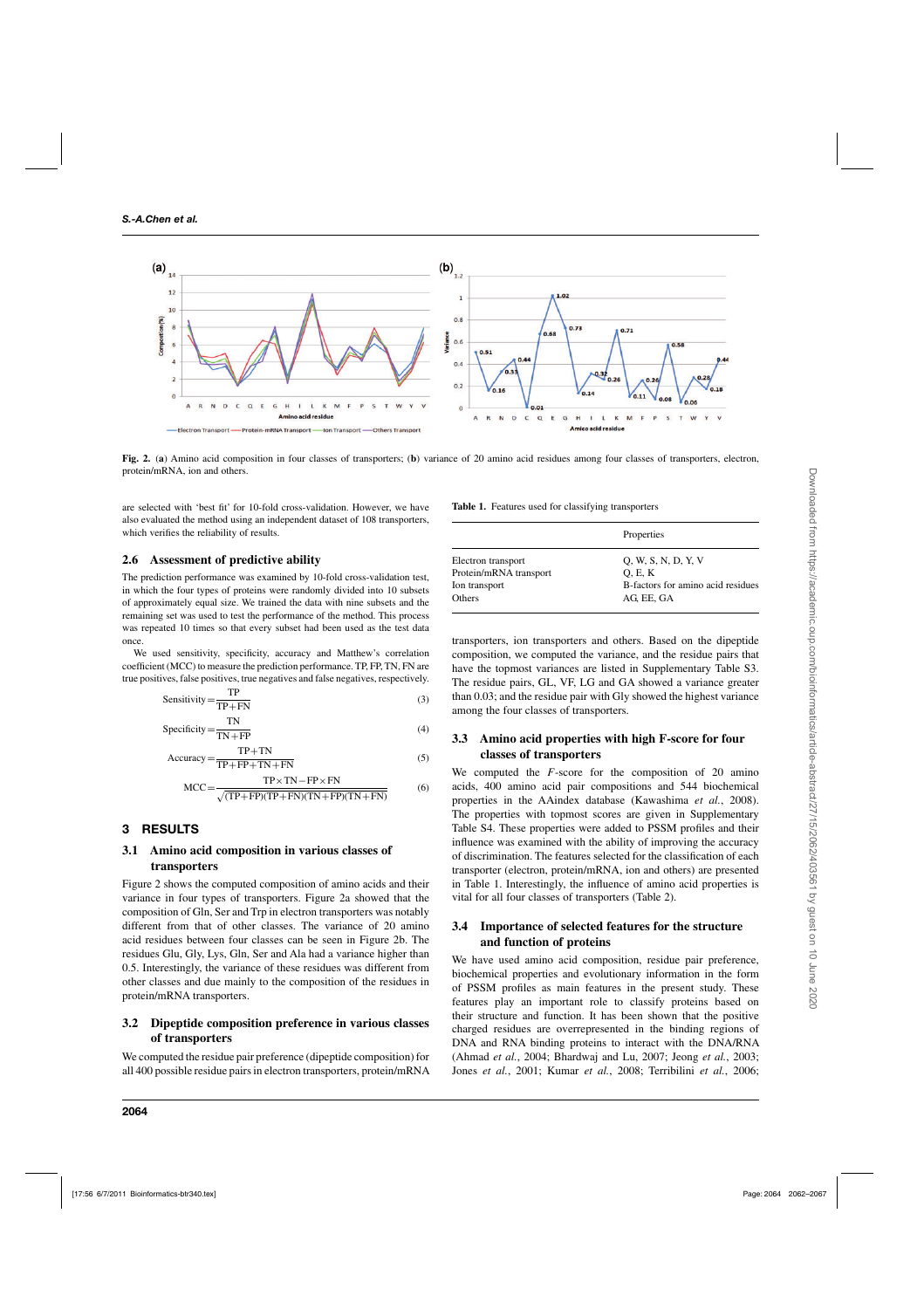| Method                                  | Sensitivity $(\%)$ |                |                |                | Specificity $(\%)$ |                |                |                |      | Accuracy $(\% )$ |                |                | MCC  |                |                |                |  |
|-----------------------------------------|--------------------|----------------|----------------|----------------|--------------------|----------------|----------------|----------------|------|------------------|----------------|----------------|------|----------------|----------------|----------------|--|
|                                         | T1                 | T <sub>2</sub> | T <sub>3</sub> | T <sub>4</sub> | T1                 | T <sub>2</sub> | T <sub>3</sub> | T <sub>4</sub> | T1   | T <sub>2</sub>   | T <sub>3</sub> | T <sub>4</sub> | T1   | T <sub>2</sub> | T <sub>3</sub> | T <sub>4</sub> |  |
| Cross-validation dataset (543 proteins) |                    |                |                |                |                    |                |                |                |      |                  |                |                |      |                |                |                |  |
| <b>PSI-BLAST</b>                        | 42.0               | 66.7           | 65.3           | 45.2           | 95.5               | 78.8           | 74.7           | 92.6           | 87.5 | 73.8             | 71.8           | 86.2           | 0.44 | 0.46           | 0.38           | 0.39           |  |
| AAC                                     | 56.8               | 72.1           | 59.9           | 57.5           | 91.1               | 74.1           | 66.2           | 81.3           | 86.0 | 73.3             | 64.3           | 78.1           | 0.47 | 0.46           | 0.24           | 0.31           |  |
| <b>DPC</b>                              | 63.0               | 70.3           | 67.1           | 56.2           | 85.9               | 69.5           | 61.2           | 80.2           | 82.5 | 69.8             | 63.0           | 77.0           | 0.42 | 0.39           | 0.26           | 0.29           |  |
| $AAC+DPC$                               | 64.2               | 71.2           | 65.3           | 58.9           | 85.3               | 72.0           | 62.0           | 80.6           | 82.1 | 71.6             | 63.0           | 77.7           | 0.42 | 0.43           | 0.25           | 0.31           |  |
| <b>PSSM</b>                             | 70.4               | 78.4           | 68.3           | 69.9           | 92.4               | 79.8           | 69.9           | 83.8           | 89.1 | 79.2             | 69.4           | 82.0           | 0.60 | 0.58           | 0.36           | 0.43           |  |
| $PSSM + properties$                     | 71.6               | 80.2           | 70.7           | 72.6           | 93.3               | 80.1           | 70.2           | 83.8           | 90.1 | 80.1             | 70.3           | 82.3           | 0.62 | 0.60           | 0.38           | 0.45           |  |
| Independent dataset (108 proteins)      |                    |                |                |                |                    |                |                |                |      |                  |                |                |      |                |                |                |  |
| <b>PSI-BLAST</b>                        | 41.2               | 63.6           | 54.5           | 21.4           | 93.4               | 79.7           | 65.3           | 92.6           | 85.2 | 73.1             | 62.0           | 83.3           | 0.39 | 0.44           | 0.19           | 0.16           |  |
| AAC                                     | 58.8               | 70.5           | 51.5           | 57.1           | 92.3               | 67.2           | 62.7           | 83.0           | 87.0 | 68.5             | 59.3           | 79.6           | 0.51 | 0.37           | 0.13           | 0.32           |  |
| <b>DPC</b>                              | 47.1               | 77.3           | 60.6           | 57.1           | 91.2               | 71.9           | 61.3           | 74.5           | 84.3 | 74.1             | 61.1           | 72.2           | 0.39 | 0.48           | 0.20           | 0.23           |  |
| $AAC + DPC$                             | 47.1               | 79.5           | 57.6           | 57.1           | 91.2               | 76.6           | 65.3           | 75.5           | 84.3 | 77.8             | 63.0           | 73.1           | 0.39 | 0.55           | 0.21           | 0.24           |  |
| <b>PSSM</b>                             | 76.5               | 72.7           | 63.6           | 50.0           | 94.5               | 79.7           | 69.3           | 84.0           | 91.7 | 76.9             | 67.6           | 79.6           | 0.69 | 0.52           | 0.31           | 0.28           |  |
| $PSSM + properties$                     | 76.5               | 75.0           | 63.6           | 64.3           | 95.6               | 79.7           | 72.0           | 83.0           | 92.6 | 77.8             | 69.4           | 80.6           | 0.72 | 0.54           | 0.34           | 0.38           |  |

**Table 2.** Discrimination of four classes of transporters with different features

T1, electron transporters; T2, protein/mRNA transporters; T3, ion transporters; T4, other transporters; BLAST : simple sequence similarity search; AAC, amino acid composition; DPC, dipeptide composition (residue pair preference).

Wu *et al.*, 2009). The hydrophobic residues are accumulated in the membrane spanning regions of transmembrane helical proteins. Hence, the concept of conformational parameters and physicochemical properties has been widely used for predicting the membrane spanning segments of α-helical membrane proteins (Gromiha, 1999; Hirokawa *et al.*, 1998; Tusnady and Simon, 1998). The membrane spanning regions of β-barrel membrane proteins showed a periodicity of polar–non-polar residues and the residue pair preference has been used to discriminate such class of proteins (Gromiha *et al.*, 2005). Further, these features have been used in several classifications such as mesophilic and thermophilic proteins, binding regions in protein complexes, etc. (Berezovsky *et al.*, 2007; Gromiha and Suresh, 2008; Zhang and Fang, 2006). The PSSM profiles provide the evolutionary information, which characterize the proteins with similar sequence and function (Jones, 1999; Ou *et al.*, 2008). These analyses showed the importance of the features used in the present study for understanding the structures and functions of proteins.

# **3.5 Discrimination of transporters based on four different classes of transporters**

We developed a variety of methods for annotating electron transporters, protein/mRNA transporters, ion transporters and others. The results obtained from the composition of amino acids, residue pair preference, combinations of them, PSSM and the combination of PSSM with the properties of amino acid residues are presented in Table 2.

The results showed that PSSM with amino acid properties was successful in discriminating transporters with an average 10 fold cross-validation accuracy of 90.1, 80.1, 70.3 and 82.3% for electron transporters, protein/mRNA transporters, ion transporters and others, respectively.

We have carried out receiver operator characteristic (ROC) analysis and the results for four transporters are shown in Figure 3. Our results showed the area under the curve (AUC) of 0.90,



**Fig. 3.** Comparison of ROC curve for different features. The results obtained with amino acid composition (AAC), dipeptide composition (DPC), combination of AAC and DPC (AAC + DPC), PSSM and combination of PSSM and properties (PSSM + properties) are shown. (**A**) Electron transporter; (**B**) protein/mRNAtransporter; (**C**) ion transporter; and (**D**) other transporter.

0.86, 0.77 and 0.86, respectively, for electron, protein/mRNA, ion and other transporters using PSSM and biochemical properties (Supplementary Table S5).

We evaluated the performance of this method with an independent dataset of 108 proteins and obtained an accuracy of 92.6, 77.8, 69.4 and 80.6% for electron transporters, protein/mRNA transporters, ion transporters and others. Our analysis showed that PSSM profiles and the properties of amino acid residues improved the accuracy of discrimination, compared with the composition of amino acids and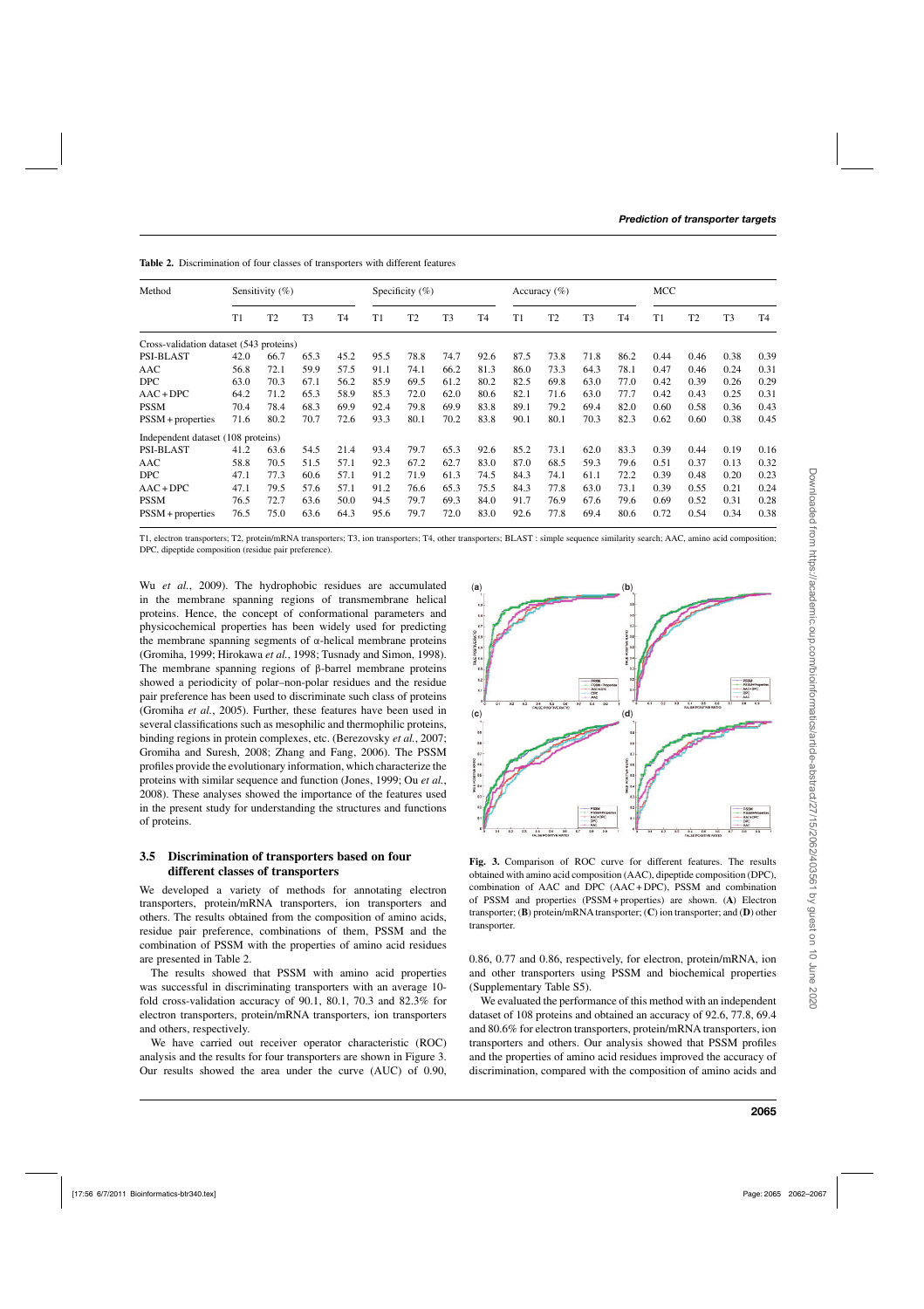**Table 3.** The comparison between different classifiers

| Method: PSSM + properties               | Sensitivity $(\%)$ |                |                |                | Specificity $(\%)$ |                |                |                | Accuracy $(\% )$ |                |                |                | MCC  |                |      |                |
|-----------------------------------------|--------------------|----------------|----------------|----------------|--------------------|----------------|----------------|----------------|------------------|----------------|----------------|----------------|------|----------------|------|----------------|
|                                         | T1                 | T <sub>2</sub> | T <sub>3</sub> | T <sub>4</sub> | T1                 | T <sub>2</sub> | T <sub>3</sub> | T <sub>4</sub> | T1               | T <sub>2</sub> | T <sub>3</sub> | T <sub>4</sub> | T1   | T <sub>2</sub> | T3   | T <sub>4</sub> |
| Cross-validation dataset (543 proteins) |                    |                |                |                |                    |                |                |                |                  |                |                |                |      |                |      |                |
| Decision Trees (J48)                    | 53.1               | 59.3           | 38.1           | 26.9           | 89.6               | 66.7           | 74.4           | 88.2           | 84.2             | 63.5           | 62.7           | 80.3           | 0.41 | 0.24           | 0.10 | 0.15           |
| Naïve Bayes                             | 66.7               | 73.9           | 69.0           | 70.3           | 84.3               | 64.5           | 53.5           | 76.4           | 83.0             | 68.3           | 60.0           | 75.8           | 0.40 | 0.38           | 0.20 | 0.34           |
| KNN                                     | 63.0               | 76.1           | 65.3           | 45.2           | 90.5               | 70.4           | 66.0           | 89.6           | 86.4             | 72.7           | 65.7           | 83.6           | 0.50 | 0.46           | 0.29 | 0.33           |
| <b>Random Forest</b>                    | 69.1               | 73.9           | 65.9           | 57.5           | 90.0               | 76.0           | 72.6           | 77.9           | 86.9             | 73.3           | 70.5           | 75.1           | 0.54 | 0.46           | 0.36 | 0.27           |
| Lib-SVM                                 | 70.4               | 77/9           | 70.1           | 71.2           | 91.8               | 76.6           | 70.2           | 83.6           | 88.6             | 77.2           | 70.2           | 82.0           | 0.58 | 0.54           | 0.38 | 0.44           |
| <b>OuickRBF</b>                         | 71.6               | 80.2           | 70.7           | 72.6           | 93.5               | 80.1           | 70.2           | 83.8           | 90.1             | 80.1           | 70.3           | 82.3           | 0.62 | 0.60           | 0.38 | 0.45           |
| Independent dataset (108 proteins)      |                    |                |                |                |                    |                |                |                |                  |                |                |                |      |                |      |                |
| Decision Trees (J48)                    | 30.1               | 54.9           | 36.4           | 28.7           | 94.5               | 74.2           | 73.1           | 89.5           | 86.1             | 67.2           | 63.4           | 82.0           | 0.31 | 0.30           | 0.09 | 0.19           |
| Naïve Bayes                             | 59.4               | 80.1           | 73.8           | 84.3           | 88.1               | 60.6           | 48.0           | 74.6           | 87.1             | 69.2           | 56.2           | 76.9           | 0.44 | 0.41           | 0.21 | 0.43           |
| <b>KNN</b>                              | 70.6               | 72.7           | 69.7           | 57.1           | 93.4               | 73.4           | 50.7           | 87.2           | 89.8             | 73.1           | 56.5           | 83.3           | 0.63 | 0.46           | 0.19 | 0.38           |
| <b>Random Forest</b>                    | 69.1               | 81.8           | 57.6           | 71.4           | 90.0               | 78.1           | 62.7           | 79.8           | 86.9             | 79.6           | 61.1           | 78.7           | 0.54 | 0.59           | 0.19 | 0.39           |
| Lib-SVM                                 | 76.5               | 75.0           | 66.7           | 57.1           | 94.5               | 79.7           | 66.7           | 83.0           | 91.7             | 77.8           | 66.7           | 79.6           | 0.69 | 0.54           | 0.31 | 0.32           |
| <b>OuickRBF</b>                         | 76.5               | 75.0           | 63.6           | 64.3           | 95.6               | 79.7           | 72.0           | 83.0           | 92.6             | 77.8           | 69.4           | 80.6           | 0.72 | 0.54           | 0.34 | 0.38           |

T1, electron transporters; T2, protein/mRNA transporters; T3, ion transporters; T4, other transporters.

dipeptides. We achieved a correlation of 0.72, 0.54, 0.34 and 0.38 in the test set for the four classes, which was 10–49% improvement over the results obtained with other features. The usage of PSSM profiles and biochemical properties might be the reason for this improvement.

#### **3.6 Comparison with other methods**

We have analyzed the capability of PSI-BLAST to discriminate each of the four types of transporter targets, based on sequence similarity searches. We have examined all transporters in the 543 training and 108 test sets of data and computed the sensitivity, specificity, accuracy and MCC. This method showed accuracy in the range of 64–88% for discriminating the four classes (electron, protein/mRNA, ion and others) of transporters. Our proposed method showed the accuracy of 69–92%, which is superior to PSI-BLAST searches for discrimination. In addition, the simple sequence similarity search method showed a lower sensitivity of approximately 10–40% than our proposed method in the test set of 108 proteins. The detailed results of sequence similarity search are also included in Table 2.

In addition, we have compared the performance of the present method with other algorithms such as decision trees, *k*-nearest neighbors, support vector machines, random forest, etc. and the results are presented in Table 3. The ROC analysis has been done with all classifiers and the results are presented in Supplementary Figure S2 and Table S6. We noticed that our method performs better than other methods in terms of sensitivity, specificity, accuracy, MCC and AUC for discriminating all types of transporter targets.

# **3.7 Importance of the work in biological context and application to new sequences**

The annotation of proteins based on their structure and function are important in structural and functional genomics. In our earlier study, we have developed methods to discriminate transporters from other proteins and classify them into three classes and six families (Gromiha and Yabuki, 2008; Ou *et al.*, 2010). It is

necessary and important to classify them based on transporting targets as the efficiency, activity, transport and other functions depends on targets. This can be evidenced with the database for functionally important residues in membrane proteins and drug– target interactions (Gromiha *et al.*, 2009). Hence, the classification based on targets used in the present study is biologically relevant to understand the functions.

We developed a protocol for predicting the target of a transporter. In this procedure, we initially examined the query sequence whether it is a transporter or not (Ou *et al.*, 2010). For transporters, we applied PSSM features and other properties to classify into four types of transporter targets. This procedure yields four results (for each transport type) and the transporter target is assigned according to the greatest preference (Fig. 4). This is a sequence-based method, which could be used to annotate genomic sequences. As an example, we utilized this method to annotate the transporters and different classes of transporter targets in *Escherichia coli* genome, with 4237 sequences. Our method detected 67, 225, 262 and 155 proteins as electron transporters, protein/mRNA transporters, ion transporters and others, respectively. Further investigations on these proteins are on progress.

# **3.8 Discrimination on the web**

We have developed a web server for discriminating membrane transport proteins based on their targets, (i) electron, (ii) protein/mRNA, (iii) ion and (iv) others. It takes the amino acid sequence in FASTA format as input and predicts the type of the target for membrane transport protein. The server can be freely accessible at http://rbf.bioinfo.tw/~sachen/ttrbf.html.

# **4 CONCLUSIONS**

This study focused on methods for the prediction of targets in transport proteins. We analyzed four major classes of transporters with different transporter targets, such as electron, protein/mRNA, ion and others, and revealed the important amino acid residues,